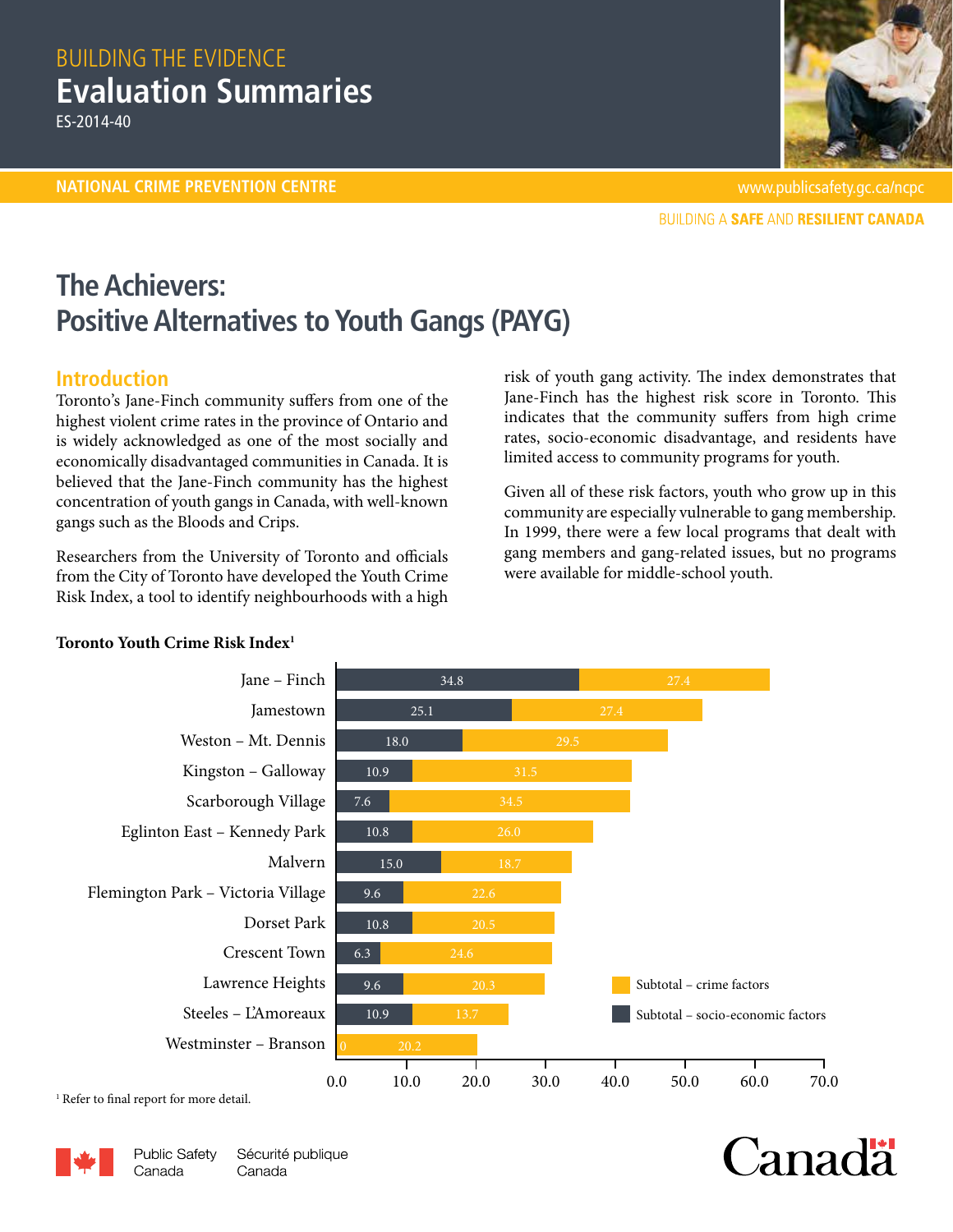In 1999, managers of the San Romanoway high-rise buildings began consultations with key stakeholders to discuss gangs, violent crime, and vandalism in the Jane-Finch area. The Positive Alternatives to Youth Gangs (PAYG) project was proposed as a possible solution to these problems.

In 2008, the National Crime Prevention Centre (NCPC) contributed approximately \$196,000.00 to implement and evaluate the PAYG. The project was launched in July 2008 and programming was completed in March 2011. The project served youth from two middle schools in Toronto's Jane-Finch neighbourhood. PAYG was modelled on cognitive behaviour theory, wraparound, social learning theory, a participatory learning pedagogy, an anti-oppression framework, an anti-racist philosophy, and a case management approach.

PAYG was implemented by several stakeholders, including the San Romanoway Revitalization Association in cooperation with Brookview and Elia middle schools and various community partners.

## **Program Description**

The San Romanoway PAYG project aimed to prevent high-risk minority youth from joining street gangs or coming into conflict with the law. It also aimed to help youth, already in gangs, to exit their gangs safely. PAYG provided programs to youth and also brought together stakeholders – San Romanoway residents, two middle schools, and various community partners – to equip them with the knowledge and tools they needed to implement effective gang prevention activities in their community.

The project contained five core components, which are as follows:

# **School-based group program:**

## *In-school groups*

This component used active and participatory learning methods to engage youth. Groups explored a range of psycho-social issues that affected the students' academic performance, their life choices, their propensity toward gang involvement and other forms of antisocial behaviour. Topics included self-esteem, violence, problem-solving and conflict resolution, life skills and communication, gender roles, sexuality, bullying, racism and culture shock, drugs and alcohol, and family and

community violence. It also addressed gang resistance strategies, gang exit strategies, sexual harassment, and mental health.

#### *One-on-one support*

Staff met with those students who did not attend the in-school groups and or who required additional individual support.

#### *Mentoring*

The goal of mentoring was to foster personal psychosocial development of at-risk youth and to provide positive alternatives.

#### *Grade 9 and 10 student follow-up*

The objective of the follow-up was to assist graduates from the project with their transition to high school, to provide any required tutoring, and to provide a support network to help them remain in school.

#### *Gang prevention school assemblies*

A series of educational workshops on gang prevention were provided to students in Grades 6–8. This allowed the project to reach a broader audience, including all students at each school, in these three grades.

#### **After school program**

The after-school program aimed to build trust and rapport with students, help them advance academically, build self-esteem through culturally-based activities, develop a wide range of pro-social skills, and become involved in pro-social activities.

#### **Summer program**

This component provided educational, social-recreational, sports and arts activities for project youth. Activities included life skills workshops centered on healthy living, an arts-based program with a different theme each week, sports, swimming, recreational activities, outings, and field trips.

#### **Family support program**

Parents and caregivers of the participants in the in-school group, after-school and summer programs were eligible for family support, although the primary focus was on parents whose children were in the intensive stream. By engaging parents, the PAYG program aimed to strengthen their capacity to keep their children gang-free, keep them attached to school, maintain their engagement in skill-building programs, and teach them effective parenting strategies.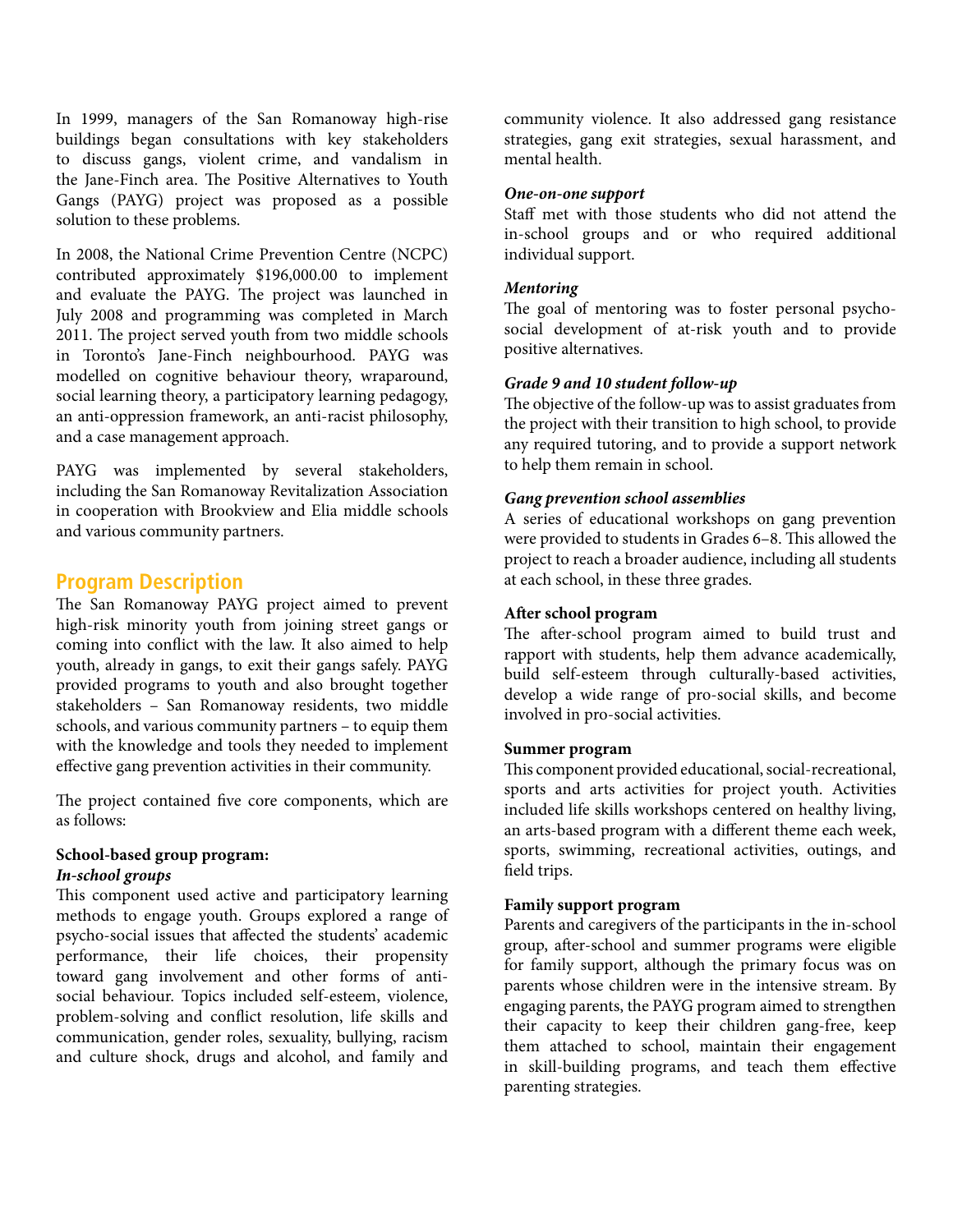#### **Community program**

Residents who were directly impacted by gang activities were invited to community forums, with about 50 participants at each event. The forums were also open to community groups and organizations located in the Jane-Finch area. The objectives of this service included creating awareness in the community and among families of the dangers of becoming involved in gangs, and of the factors that place minority youth at risk. It also aimed to identify prevention strategies, and to build community capacity to better address safety, crime, and gang issues. Partnerships with other community groups were developed as part of the community referral process.

PAYG targeted youth (aged 11 to 14 in Grades 7 and 8), their parents, and members of the Jane-Finch community. A total of 170 primary participants participated in the intensive and contact streams. The following is a summary of the different streams:

#### *Intensive stream (n=101)*

Students registered in the project who met the target profile and participated in the in-school groups. They received an average of 147.8 hours of services. Most evidence in the evaluation was based on this group.

#### *Contact stream (n=69)*

Students at both schools who attended the afterschool program. They received an average of 90.4 hours of services.

#### *Students from the community (n=34)*

Students who attended the summer program.

#### *Parents (n=120)*

Parents of intensive stream and contact stream students. They received an average of 3.3 hours of services.

In total, PAYG served 170 youth, of which 34 had graduated by the time of this evaluation.

The project focused most of its time and resources on the 101 intensive stream participants who were primarily male (61.4%), in Grade six (45.5%) or seven (41.6%), were of Black/African Canadian descent (82.2%), from a single-parent family (60.4%), and who spoke English as the main language in their home (90.1%).

Most participants in PAYG were not considered to be heavily involved in youth gangs, criminal activity or substance abuse. This is likely because the target group <sup>2</sup> Wortley, S. (2011). *The Achievers Project: Positive Alternatives* 

was below the age when youths are typically exposed to gang activity. Nonetheless, 52.5% of the participants in the intensive stream had intimate contact with gangs or had been involved in group-based deviant behaviour, while 9.9% claimed to have been a gang member. The initial risk assessment tool showed that just 57.4% of participants met the minimum risk criteria for admission into the program. However, after this tool was revised with a broader concept of risk, 87.1% met the minimum risk criteria.

The project delivered approximately 654 hours of services per month. However, it did not have a set length, as there was no firm start date. Once referred to the program, participants started at any time during the school year or during the summer months if they wished to attend the summer program. Youth could remain in PAYG as long as they were attending one of the two participating middle schools. The project also provided follow-up services for the 34 youth who had graduated from the project and started high school. Only 5% (5 of 101) of the intensive stream participants dropped out of the program.

## **Evaluation of the Program**

The project evaluation began in January 2009, but in January 2010, a second evaluator assumed responsibility and conducted the evaluation until March 2011.<sup>2</sup>

The outcome evaluation was conducted using a single group repeated measures design to determine if there were any changes in the outcomes of interest. Initially, the evaluators attempted to use a proxy comparison group used by the Ministry of Children and Youth Services in Ontario. However, the youth in this database were significantly different from the youth in the project in terms of criminal history and risk levels. This made the comparison group less feasible, and less likely to help attribute project effects. Consequently, the evaluators did not use the proxy comparison group in the evaluation.

The evaluator employed standardized survey instruments, but modified them to be more culturally sensitive. Their research tools included:

*to Youth Gangs*. Toronto, Ontario.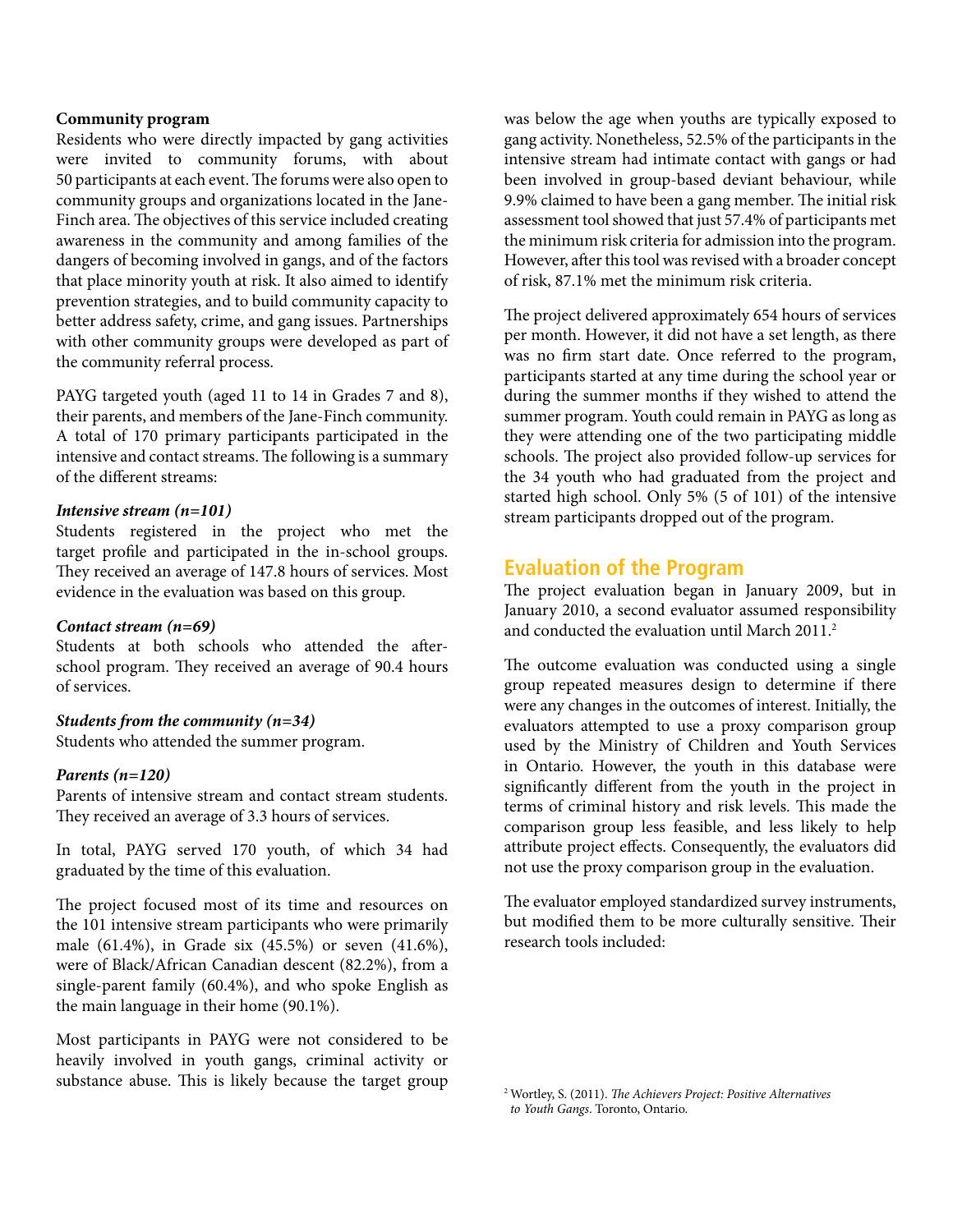#### **Pre-test (assessment/baseline) interviews with project participants**

During the initial interviews with participants, the evaluators collected data on a large range of risk factors and outcomes. These interviews took, on average, one hour to complete.

### **Post-test (follow-up) interviews with project participants**

To assess project impact, during this interview participants were asked to answer questions that mirrored the initial pre-test interview.

#### **Parent questionnaires**

Individual outcomes for project participants were also measured through a questionnaire administered to parents and/or guardians. The parents/guardians who were involved in PAYG were seen as participants, not as informants with respect to their child's behaviour.

#### **Staff questionnaires**

All staff were asked to complete a brief *exit survey* in January 2011. This questionnaire was designed to gather further information on the staff members' thoughts about the project and their recommendations to improve it.

#### **Official school records**

An alternative strategy for tracking participants' progress was to incorporate data from official school records. However, access was limited to intensive stream students and was not fully incorporated.

## **The client tracking form**

Both evaluators developed client tracking forms. Project staff were to use these forms to record client attendance, how many hours of services they received, and any comments or observations that project staff wanted to make about participants.

#### **Field observations and review of project records**

Qualitative data was gathered through field observations. The aim was to document how well the project was being developed and delivered, and to acquire additional information on the number of youth being served, services being accessed, attrition rates, staffing issues and the project budget.

#### **Participant evaluations of community training sessions** To evaluate the effectiveness of the program's community education efforts, the new evaluation team developed an evaluation questionnaire that was administered to participants at the *Making it Real* conference in May 2010.

Respondents were asked about the overall effectiveness of the conference, the effectiveness of the speakers and what the participants may have learned about local gang activity and gang prevention. Respondents were also asked how to improve the conference in the future.

#### **Participant evaluations of the summer program**

In July 2010 the evaluation team administered an evaluation questionnaire to 23 of the 34 students enrolled in the PAYG summer program. This questionnaire asked them to discuss their general satisfaction with the summer program, its benefits and how it might be improved.

The project participants completed pre, post (6-months) and follow-up (12-months) surveys. There were 84 cases available for a pre-test/post-test analysis of project outcomes, with an attrition rate of 16.8%. Of the 17 respondents who did not complete a post-test interview, 15 had moved out of the target community, and two had dropped out of PAYG after a short period of involvement. For the follow-up measure, there were only 37 responses. Statistical tests used to analyze the data included chi-square, one-way analysis of variance (ANOVA), and linear regression.

## **Evaluation Findings**

## **Process Findings**

There was no rigorous fidelity assessment conducted to test if the project was implemented as planned, however, some mixed findings offer a perspective on project fidelity. Based on impressions, most staff felt that the project had been implemented as planned.

The risk assessment tool would normally show whether the project was reaching its target audience, serving as a key project fidelity tool. However, due to disagreements over the appropriate target audience for PAYG, the risk assessment tool was changed during the program, from an instrument that integrated a strict set of gang risk factors to a broader set of risk factors.<sup>3</sup> Consequently, the initial risk assessment tool showed that 57% of the program's intensive stream clients met the original risk criteria for project admission.

This low result suggests that the project was not effectively targeting at-risk youth, as 43% of participants were not

<sup>&</sup>lt;sup>3</sup> The risk assessment tool was changed as the project staff felt that they were turning away youth that could still benefit from the program. The project was also concerned that they would not meet the expected target group numbers as per their contribution agreement.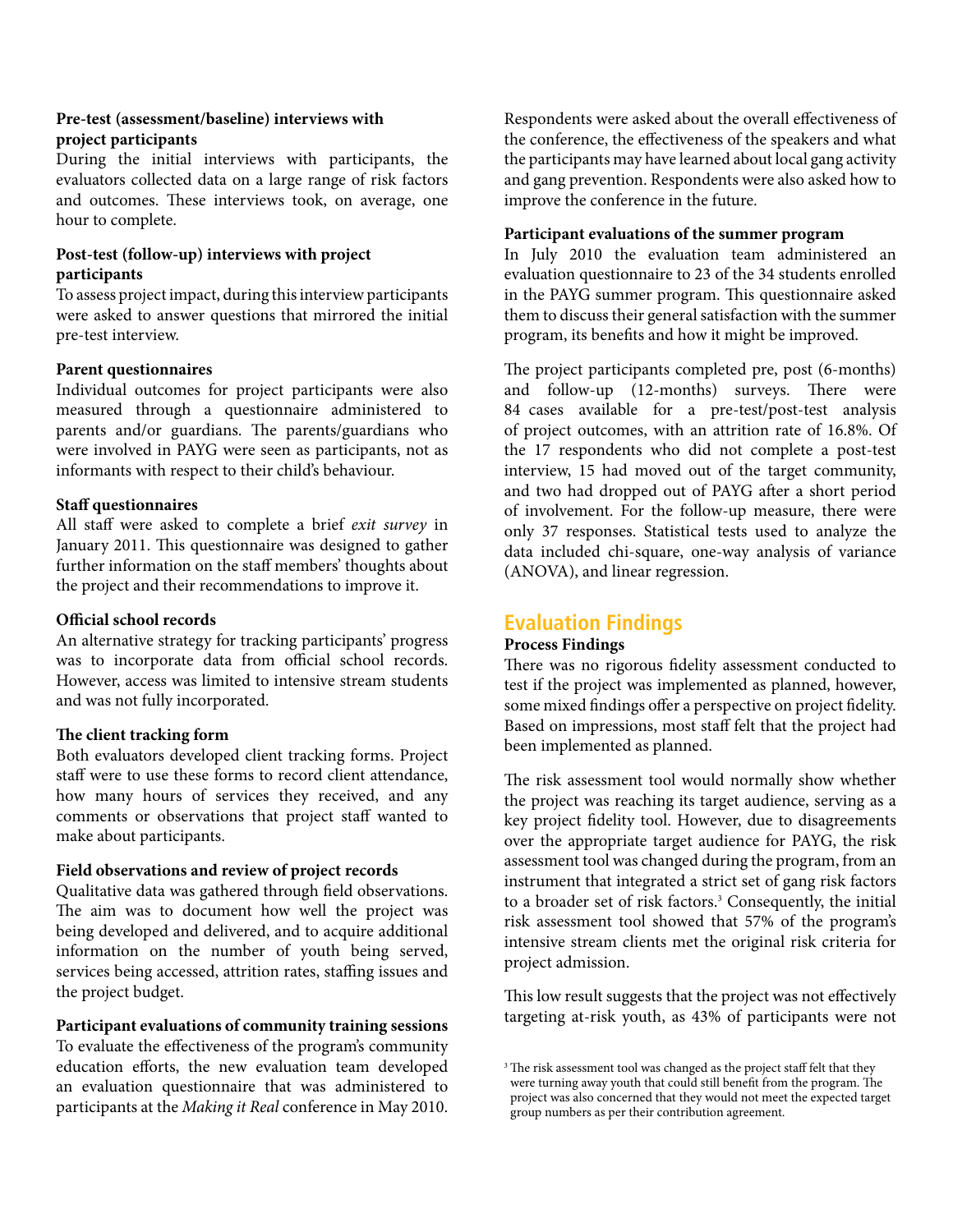at risk. However, the second risk assessment tool showed that 87.1% of participants met the criteria. Given that the risk assessment tool changed during the evaluation, it is not possible to assess whether the project improved in its ability to target appropriate youth over time or if the higher percentage was simply the result of the expanded risk criteria.

In total, the project cost \$1,179,553 between August 2007 and January 2011. It supported 290 participants, and spent \$4,067, on average, per participant. When these costs were examined in light of the three streams, the project spent an average of \$8,083.98 per intensive stream student, \$4,945.77 per contact stream student, and \$182.27 per parent.

## **Outcome Findings**

#### **Attitudes**

#### *Pro-social attitudes*

The project improved participants' attitudes toward civic responsibility. Youth in the moderate-risk category reported the most change, followed by those in the lowand high-risk categories. Analyses were conducted using an ANOVA to compare the mean score in improvement in civic responsibility and awareness by level of risk. Youth in the moderate-risk category reported the most change, followed by those in the low- and high-risk categories. The mean change scores were significantly different across the three risk categories  $(F(2, 81) = 3.508, p < .05)$ which indicates that the project made a contribution to increasing pro-social attitudes, especially for moderateand low-risk youth.

#### *Attitudes toward cheating*

Mixed evidence showed some favourable changes, however, the project did not change attitudes toward cheating. Half of the youth in the low and moderate dosage categories reported an improvement in attitudes toward cheating, compared to 60.7% of youth with the higher education-specific dosage. While these results are in the expected direction, the chi-square test reveals that the observed differences are not statistically significant  $(\chi^2(2) = 0.862, p = .650).$ 

#### *Attitudes toward violence*

Evidence suggests that the project did not directly contribute to any reduction in attitudes toward violence. An ANOVA demonstrates that an improvement of attitudes toward violence does not vary significantly by client risk level or dosage ( $F(2, 81) = 0.554$ ,  $p = .577$ ).

#### **Risk and Protective Factors**

#### *Academic performance*

There were mixed results with some favourable directional increases for certain grades, although overall, there was no significant change. Nonetheless, when this data is further analyzed by dosage, those with varying levels of dosage have similar outcomes. This suggests that the project may not have contributed directly to this change. Chi-square tests reveal no relationship between educational dosage levels and changes in grades over time  $(\chi^2(2) = 2.767, p = .251).$ 

#### *Teacher bonding*

Mixed findings suggest that youths' interest in teacher bonding did not increase.

#### *Employment*

Although the relationship between the level of project exposure and changes in employment potential was not statistically significant, trends in the results suggest that the project may have helped youth improve their employment potential. Youth with high overall project dosage were more likely to demonstrate an improvement in employment potential (82.1%), followed by youth with low dosage (67.9%) and those with moderate dosage (53.6%). While the relationship between project dosage and change in employment potential over time was not statistically significant by conventional levels ( $p < .05$ ), the findings suggest that high dosage youth are more likely to report improvements in employment potential over time than youth who receive low and moderate amounts of project services  $(\chi^2(2) = 5.240, p = .073)$ . Qualitative results also illustrate that the youths' interests in prosocial employment may have contributed to a positive directional change between the pre and post-tests.

#### **Behaviour**

#### *Association with deviant peers*

With mixed evidence, PAYG may have impacted participants' associations with deviant peers. On the one hand, pre-test/post-test analyses revealed statistically significant reductions in the participants' level of association with negative friends and/or friends who influence them to do "bad things". After participating in the project for six months, it also appears that the participants were more likely to enjoy the company of friends who influenced them in a positive way. After being in the project for at least six months respondents were also less likely to report having friends who are in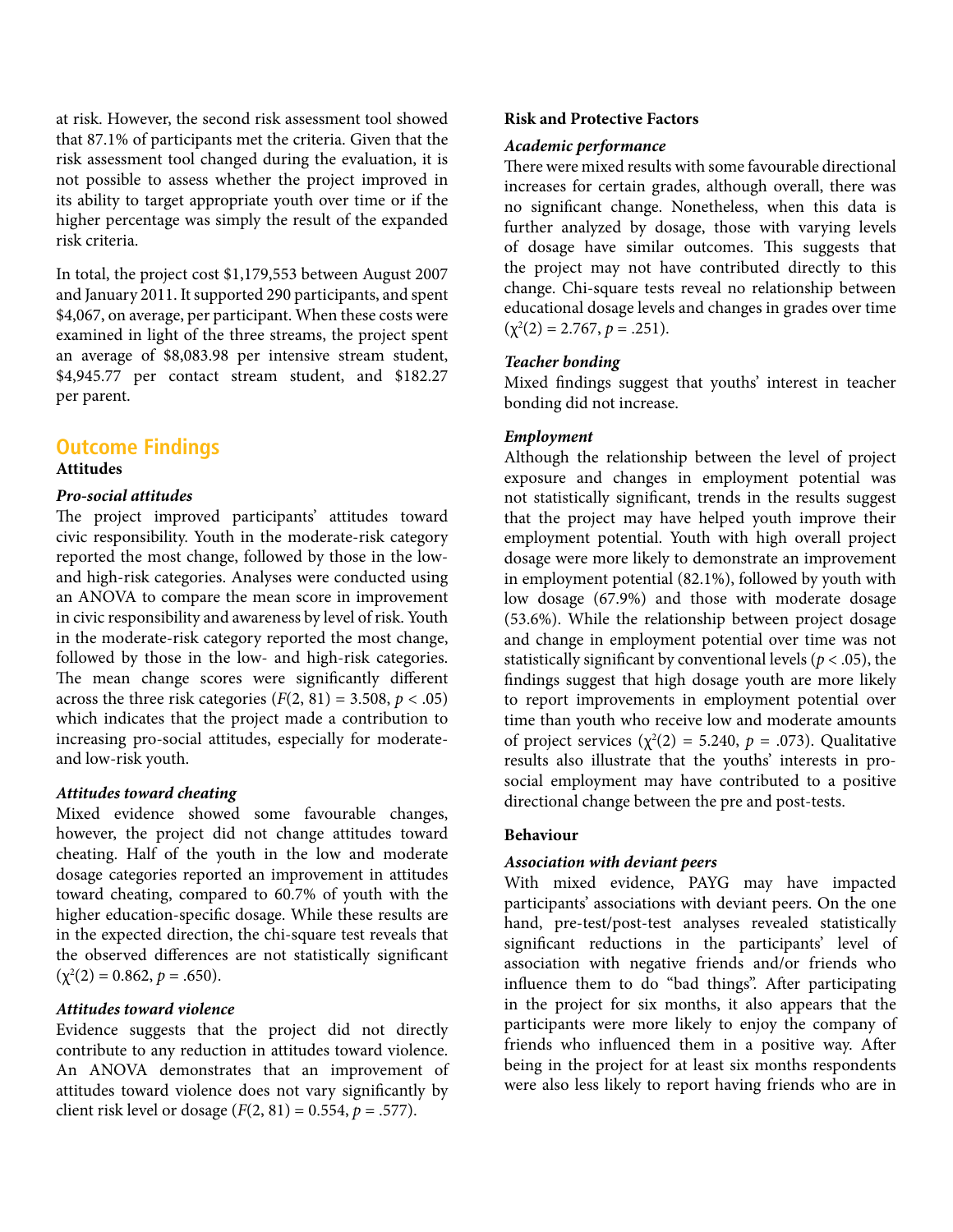a gang or who do "gang-like" things. On the other hand, the findings show that lower-risk groups increased their relations with deviant peers.

#### *Substance abuse*

Overall, the results suggest that the vast majority of respondents have never used alcohol, cigarettes or illicit substances. During the pre test, for example, only 22 of the 84 respondents (26.2%) reported that they had used alcohol, illicit drugs or cigarettes during the past six months. With no statistically significant changes, it appears that the project did not influence participants' substance use for those that had self-reported alcohol or drug use.

## *Parental perception*

The results of the evaluation revealed that participants' parents held favourable perceptions about the program. The majority reported that the project has improved their child's behaviour, both at home and in school. The majority also felt that the project had contributed to an improvement in their child's academic performance.

#### **Community**

*Increasing community knowledge about gang prevention* The vast majority of community participants were very satisfied with the *Making it Real* conference and would recommend it to others, to increase knowledge about gang and crime prevention.

## *Evaluation Limitations*

The primary limitation was the lack of a comparison or control group. To compensate for this weakness, the evaluators used triangulation of data sources to increase confidence in the findings. Their triangulation compared individual-level outcomes through parent questionnaires, staff member questionnaires, review of participant case files, and field observations.

Two separate evaluation consultants carried out the evaluation at different times. This situation brought many challenges to the evaluation, such as contrasting views on how to conduct the study, changes to core measurement instruments and differences in how project staff recorded data. These factors significantly complicated data analysis.

Additionally, the PAYG project found it challenging to determine the precise end date, making it difficult for the evaluators to articulate project dosage. This diminished the ability of the evaluation to isolate the

program's contribution to the outcomes. Despite these complications, the study had many strengths. However, a more rigorous evaluation design is required to draw more confident conclusions about the impact of the project on youth.

# **Lessons Learned and Recommendations**

#### **Program Delivery**

The project would benefit from one dedicated staff member to work with parents and another to deal with follow-up for students who have graduated from the program. A smaller staff-to-student ratio would ensure better service delivery and more one-on-one counselling. A better gender balance is needed among project staff. PAYG has the scope to expand its mentoring services. Thus, adult and peer mentors could both help the program, potentially recruiting youth who previously completed the project to serve as peer mentors.

Once a consensus has been reached with respect to the project screening tool, youth should not be admitted to the project unless they meet the minimum risk criteria. A detailed explanation should be required when youth are admitted who do not meet the minimum risk threshold. Youth may be in a high-risk neighbourhood but not all youth should be presumed to be at a stage where they can benefit from an intervention program. Admitting youth that are not at risk or are "too low" of a risk will result in a trend that may erroneously conclude that the project was ineffective.

In order to expedite the process of school referrals, it is crucial for project staff to meet with teachers to fill out the risk factors checklists. All teachers and school officials need to be fully aware of PAYG to help fill its quota of participants early in the school year. This would maximize the potential benefits of the program.

Branding PAYG as a "gang" project prevented several parents from allowing their children to participate. Emphasizing the crime prevention benefits for students and families, rather than gang prevention, needs to be central to the social marketing of PAYG.

The transition to high school is particularly challenging for students who are at risk. It is crucial for the project staff to meet early in the school year with clients who are graduating to high school. This will allow the staff to assist recent project graduates with any difficulties they may be encountering while transitioning to high school.